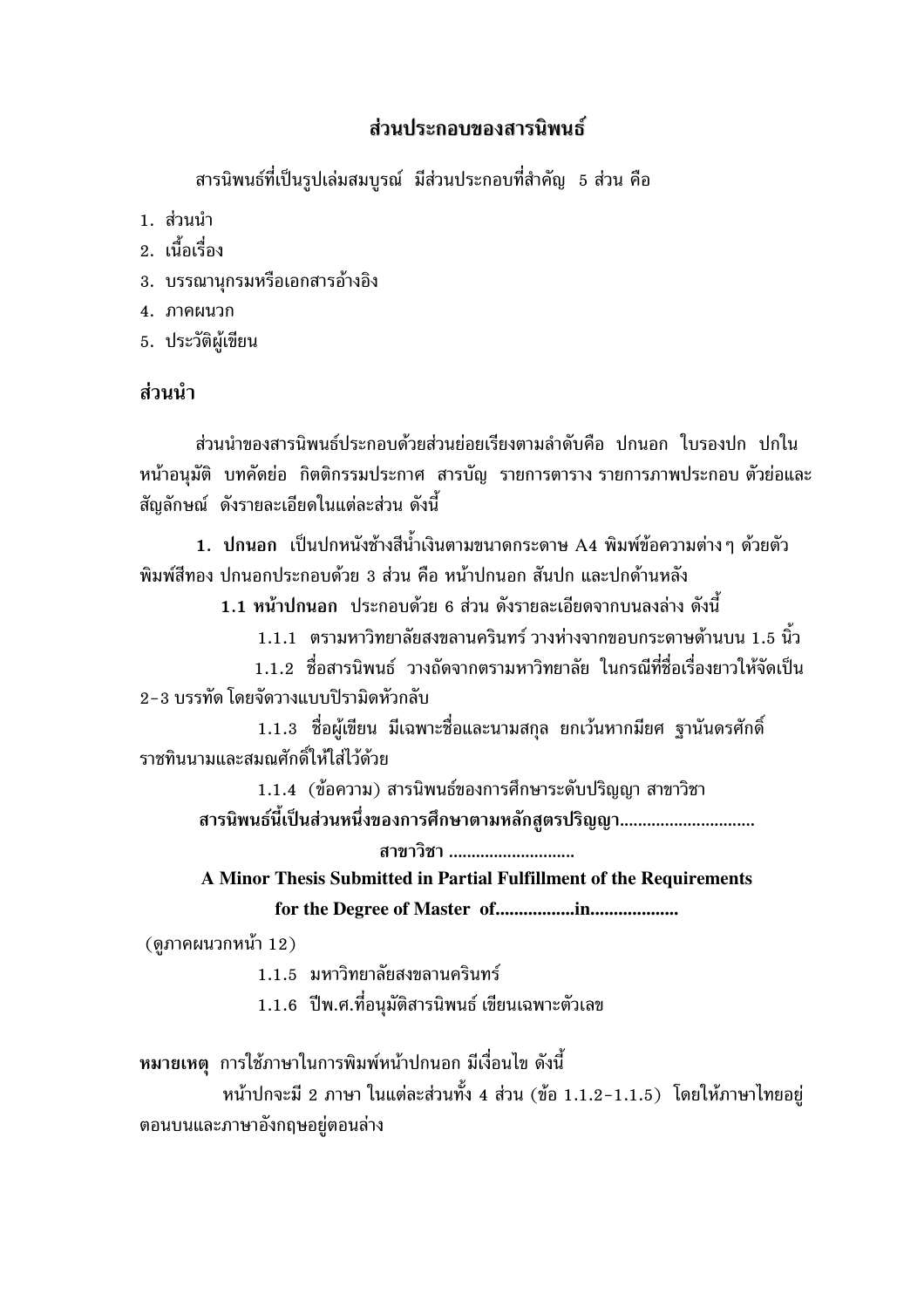1.2 สันปก ระบุชื่อสารนิพนธ์ ชื่อผู้เขียน และปีที่อนุมัติสารนิพนธ์ (ดูตัวอย่างใน ิภาคผนวกหน้า 12) โดยข้อความเหล่านั้นวางตามยาวของสันปก ในกรณีที่ชื่อเรื่องยาวให้จัดเป็น 2–3 ำเรรทัด โดยจัดวางแบบปิรามิด หัวกลับ (ใช้ภาษาไทย)

1.3 ปกด้านหลัง ต้องไม่มีข้อความใดๆ

2. ใบรองปก กระดาษว่าง 1 แผ่น

3. ปกใน พิมพ์ข้อความเหมือนกับหน้าปกนอก

่ 4. หน้าอนุมัติ ประกอบด้วยส่วนต่าง ๆ ตามลำดับ ดังนี้

4.1 ชื่อสารนิพนธ์

4.2 ชื่อผู้เขียน พร้อมคำนำหน้า หากมียศ ฐานันดรศักดิ์ ราชทินนาม สมณศักดิ์ ให้ใส่ ไว้ด้วย

 $4.3$  สาขาวิชา

4.4 อาจารย์ที่ปรึกษา (ด้านซ้ายบรรทัดเดียวกับคณะกรรมการสอบ) มีลายมือชื่อและ รายบามของอาจารย์ที่ปรึกษาสารบิพบธ์

4.5 คณะกรรมการสอบ (ด้านขวาบรรทัดเดียวกับอาจารย์ที่ปรึกษา) มีลายมือชื่อและ ้รายนามของคณะกรรมการสอบสารนิพนธ์ ซึ่งประกอบด้วยประธานกรรมการและกรรมการ โดยเรียง ลงบาตาบลำดับ

4.6 ลายมือชื่อและชื่อประธานคณะกรรมการบริหารหลักสูตร

ี หมายเหตุ ข้อ 4.4, 4.5 และ 4.7 ต้องระบุชื่อพร้อมตำแหน่งทางวิชาการ หากมียศ ฐานันดรศักดิ์ ราชทินนาม สมณศักดิ์ ให้ใส่ไว้ด้วย

5. บทคัดย่อ (ABSTRACT) ประกอบด้วย 2 ส่วน คือ

5.1 ข้อมูลสารนิพนธ์ ประกอบด้วยหัวข้อ เรียงตามลำดับ ดังนี้ ชื่อสารนิพนธ์ (Minor Thesis Title) ผู้เขียน (Author) สาขาวิชา (Major Program) ปีการศึกษา (Academic Year)

5.2 เนื้อหาบทคัดย่อสารนิพนธ์ คือการสรุปเนื้อหาสารนิพนธ์ที่กระชับ ชัดเจน ี ครอบคลุมปัญหา วัตถุประสงค์ ขอบเขตการวิจัย วิธีการวิจัย การเก็บรวบรวมข้อมูล เครื่องมือ ้อปกรณ์ กล่มตัวอย่างที่ศึกษา และผลการวิจัยโดยสังเขป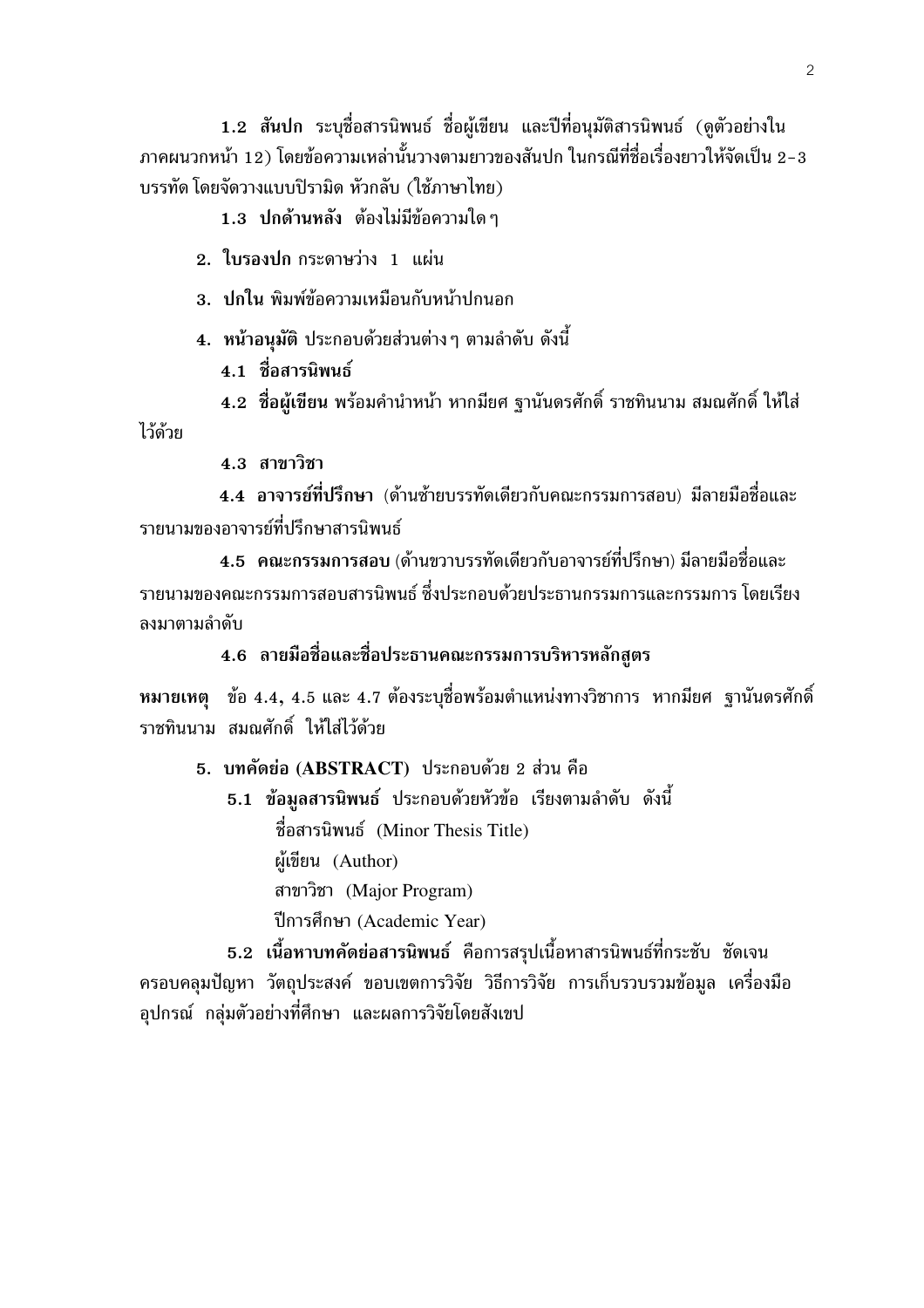#### 6. กิตติกรรมประกาศ

เป็นข้อความกล่าวขอบคุณผู้มีส่วนสนับสนุนช่วยเหลือและให้ความร่วมมือในการทำ สารนิพนธ์ ให้พิมพ์คำว่า กิตติกรรมประกาศ ไว้กลางหน้ากระดาษไม่ควรยาวเกิน 1 หน้า ี และให้พิมพ์ชื่อผู้เขียนไว้ท้ายข้อความด้วย มีเฉพาะชื่อและนามสกุล ยกเว้นหากมียศ ฐานันดรศักดิ์ ราชทินนาม และสมณศักดิ์ให้ใส่ไว้ด้วย

#### 7. สารบัญ

้เป็นรายการของส่วนประกอบสำคัญทั้งหมดของสารนิพนธ์ นับตั้งแต่สารบัญถึงหน้า ิสดท้าย โดยมีเลขหน้ากำกับแต่ละส่วนที่เรียงตามลำดับของเนื้อหาในเล่มสารนิพนธ์ โดยพิมพ์คำว่า ้สารบัญ ไว้กลางหน้ากระดาษ หากไม่สามารถพิมพ์จบในหน้าเดียวให้ขึ้นหน้าใหม่และพิมพ์คำว่า สารบัญ (ต่อ)

#### 8. รายการตาราง (ถ้ามี)

เป็นรายการที่ระบุชื่อและตำแหน่งหน้าของตารางทั้งหมดในสารนิพนธ์ รวมทั้งตาราง ในภาคผนวกด้วย โดยพิมพ์คำว่า รายการตาราง กลางหน้ากระดาษฺหากไม่สามารถพิมพ์จบในหน้า เดียวให้ขึ้นหน้าใหม่และพิมพ์คำว่ารายการตาราง (ต่อ)

#### 9. รายการภาพประกอบ (ถ้ามี)

เป็นรายการที่ระบุชื่อและตำแหน่งหน้าของภาพประกอบทั้งหมดในสารนิพนธ์ เช่น ิภาพถ่าย แผนภูมิ แผนที่ กราฟ แผนผัง ฯลฯ โดยพิมพ์คำว่า รายการภาพประกอบ กลาง หน้ากระดาษ หากไม่สามารถพิมพ์จบหน้าเดียวให้ขึ้นหน้าใหม่และพิมพ์ว่ารายการภาพประกอบ (ต่อ)

#### 10. สัญลักษณ์คำย่อและตัวย่อ (ถ้ามี)

้เป็นส่วนที่อธิบายความหมายของสัญลักษณ์ คำย่อ และอักษรย่อที่ปรากฏในสารนิพนธ์ ียกเว้นสัญลักษณ์ คำย่อ และอักษรย่อที่รู้จักกันโดยทั่วไป แต่ละสัญลักษณ์ คำย่อ และอักษรย่อ ต้องบีคาาบหบายเดียากับตลอดทั้งเล่บ

### ้เนื้อเรื่อง

#### 1. สาขาวิชาทางสังคมศาสตร์และมนุษยศาสตร์

เนื้อเรื่องของสารนิพนธ์อาจแบ่งออกเป็นกี่บทก็ได้ตามความเหมาะสมของลักษณะเนื้อหา ี แบบแผนของวิธีการวิจัยของแต่ละสาขาวิชา ซึ่งอาจประกอบด้วยส่วนสำคัญต่างๆ ดังนี้

- ่ 1. บทนำ เป็นบทแรกของสารนิพนธ์ ซึ่งครอบคลมเนื้อหาต่างๆ ดังนี้
	- 1.1 ความเป็นมาของปัญหาและปัญหา

เป็นการกล่าวถึงเหตุผลในการทำวิจัยเรื่องนี้ ปัญหาการวิจัย คำถามวิจัย

#### 1.2 เอกสารงานวิจัยที่เกี่ยวข้อง

เป็นส่วนที่สรุปข้อมูล เนื้อหา แนวคิด ทฤษฎีต่างๆ และผลงานวิจัยที่มีผู้ทำ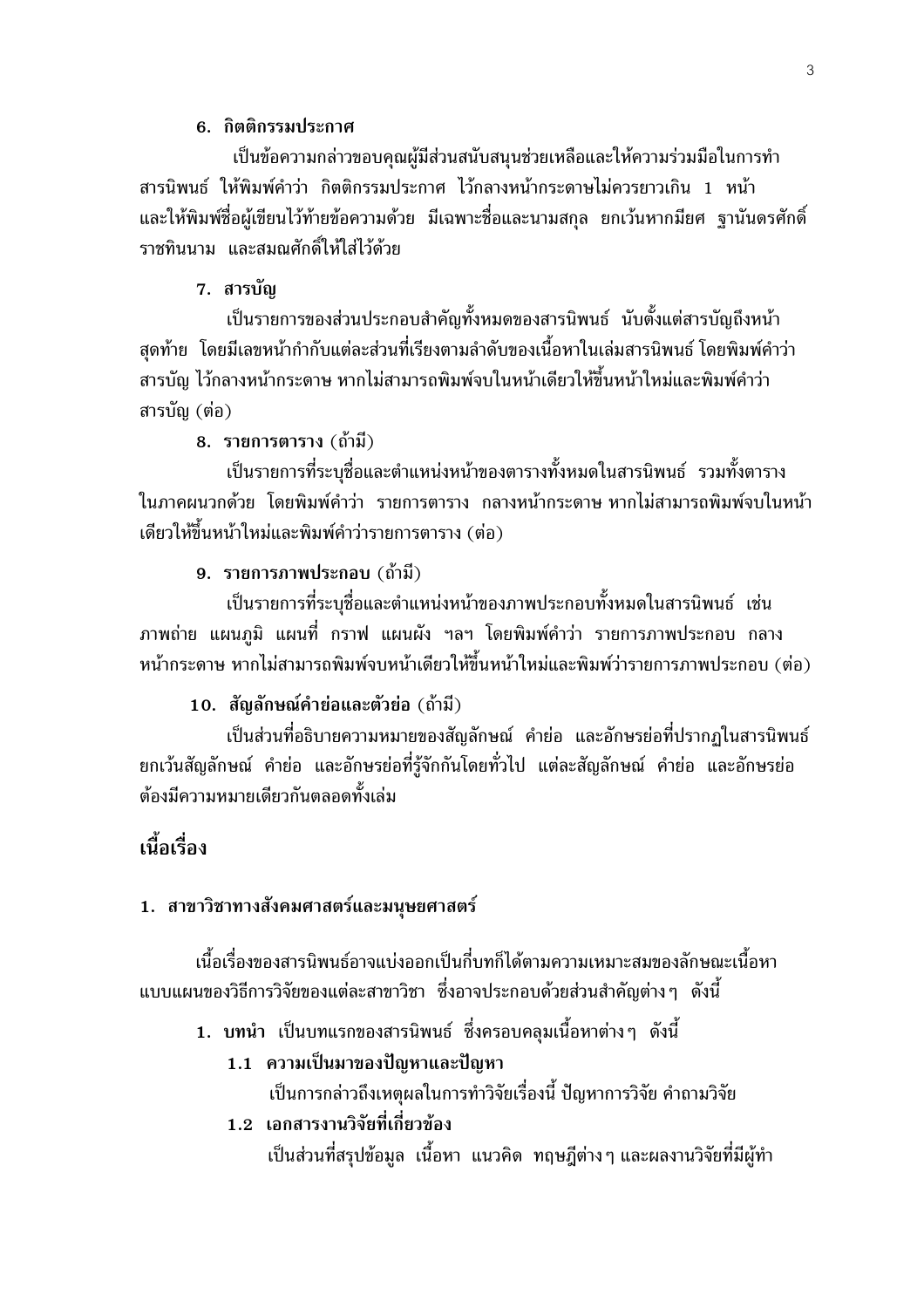้มาแล้ว ซึ่งมีความเกี่ยวข้องและสำคัญต่องานวิจัยที่กำลังศึกษาโดยเรียบเรียงเป็นภาษาเขียนที่ได้ ใจความชัดเจน เนื้อหาถูกต้องตรงกับเอกสารต้นฉบับ

## โดยมีการเขียนอ้างอิงอย่างถูกต้องตามหลักเกณฑ์ของแต่ละระบบการอ้างอิงซึ่งเลือกมาใช้ โดยต้องใช้ระบบเดียวตลอดในสารนิพนธ์เล่มนั้น ส่วนของเอกสารงานวิจัยที่เกี่ยวข้องอาจแยกเป็นบทต่างหากอีกบทหนึ่งก็ได้ ขึ้นกับปริมาณของเนื้อหา

#### 1.3 วัตถุประสงค์

้เป็นส่วนที่ระบุวัตถุประสงค์ของการวิจัยอย่างชัดเจนว่าต้องการศึกษาอะไร ในกรณี ี่ ที่มีวัตถุประสงค์หลายอย่าง ควรแยกเป็นข้อ ๆ เรียงตามลำดับความสำคัญ

#### 1.4 สมมติราน

้ส่วนนี้จะมีหรือไม่มีก็ได้แล้วแต่ความเหมาะสม สมมติฐานการวิจัยเป็นการ ิ คาดคะเนคำตอบของการวิจัย เพื่อเป็นแนวทางในการเก็บรวบรวมข้อมลและวิเคราะห์ข้อมล การ ้เลือกตั้งสมมติฐานแบบใดขึ้นกับการประมวลความร้จากทฤษฎีและผลการวิจัยที่เกี่ยวข้อง

#### 1.5 ความสำคัญและประโยชน์ของการวิจัย

้เป็นส่วนที่ผู้วิจัยคาดหวังว่า ผลงานวิจัยนั้นมีความสำคัญและเป็นประโยชน์ต่อ สาขาวิชาที่เกี่ยวข้องและสังคมอย่างไรบ้าง

#### 1.6 ขอบเขตของการวิจัย

เป็นการกำหนดกรอบของปัญหาการวิจัยให้ชัดเจน โดยระบุขอบเขตความ ้ครอบคลมถึงเรื่องใด ที่ไหน และเวลาใดบ้าง เป็นต้น

#### 1.7 ข้อตกลงเบื้องต้น (ถ้ามี)

ในบางกรณีผู้วิจัยอาจมีเหตุผลที่จะเสนอข้อตกลงเบื้องต้นประกอบในตอนนี้ เปรียบเหมือนกติกาที่ต้องยอมรับในเบื้องต้นของการดำเนินการวิจัย

#### 1.8 นิยามศัพท์เฉพาะ

หมายถึงการกำหนดความหมายคำบางคำที่ใช้เพื่อการวิจัยครั้งนั้น โดยเฉพาะตัว ี แปรต่าง ๆ ที่ศึกษา ต้องให้นิยามเชิงปฏิบัติการ

#### 2. วิธีดำเนินการวิจัย

เป็นส่วนที่ระบุวิธีดำเนินการวิจัยตามแบบแผนและวิธีการวิจัยที่เป็นที่ยอมรับในแต่ละ ี่สาขา<mark>อย่างละเอียดชัดเจน</mark> โดยครอบคลุมหัวข้อต่าง ๆ ดังนี้

- 2.1 ประชากร กลุ่มตัวอย่าง วิธีการสุ่มตัวอย่าง
- 2.2 แบบแผนการวิจัย
- 2.3 เครื่องมือในการวิจัย
- 2.4 การเก็บรวบรวมข้อมูล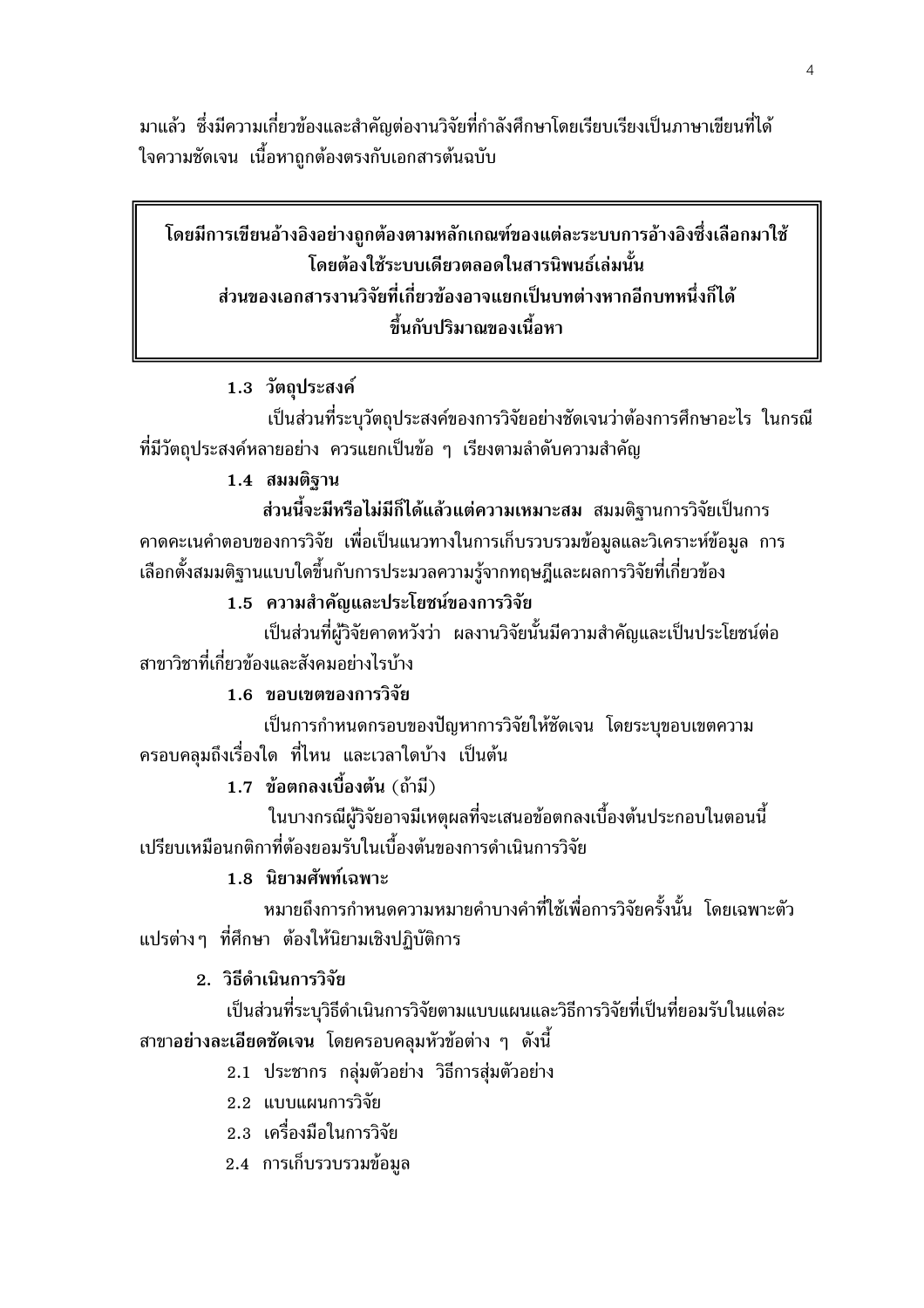- ่ 2.5 การวิเคราะห์ข้อมูล วิธีการทางสถิติต่างๆ ที่ใช้
- 3. ผลการวิจัย

้ส่วนนี้เป็นการเสนอผลการวิจัยหรือผลการวิเคราะห์ข้อมูล การแปลความผลที่ได้จากการ วิเคราะห์ การเสนอผลการวิจัยควรเสนอตามลำดับของวัตถุประสงค์ และ / หรือสมมติฐาน (ถ้ามี โดยแสดงผลการทดสอบสมมติฐานด้วย)

### 4. สรุปผลการวิจัยและข้อเสนอแนะ ประกอบด้วยเนื้อหาส่วนต่าง ๆ ดังนี้

#### 4.1 สรุปผลการวิจัย

้สรุปจากส่วนเนื้อหาในสารนิพนธ์ทั้งหมด โดยครอบคลุมวัตถุประสงค์ สมมติฐาน (ถ้ามี) วิธีดำเนินการวิจัยและผลการวิจัยโดยสรุป

#### 4.2 อภิปรายผล

ึกล่าวถึงผลการวิจัย วิเคราะห์ความสอดคล้องหรือขัดแย้งกับทฤษฎีและผลการวิจัยที่ ผู้อื่นได้ศึกษาไว้ นำแนวคิดทฤษฎีและผลการวิจัยมาสนับสนุน

#### 4.3 ข้อเสนอแนะ

ึกล่าวถึงการนำผลการวิจัยไปใช้ในลักษณะต่าง ๆ และเสนอแนะแนวทางการวิจัย ที่คารทำต่อไป

ในส่วนของเนื้อเรื่องนี้ หลักสูตรสามารถพิจารณากำหนดหัวข้อกำกับบทหรือหัวข้อย่อยต่าง ๆ ได้ ขึ้นอย่กับความเหมาะสมของประเภทของการวิจัยและศาสตร์ในแต่ละสาขาวิชา

#### 2. สาขาวิชาทางวิทยาศาสตร์

้เนื้อเรื่องของสารนิพนธ์อาจแบ่งออกเป็นกี่บทก็ได้ และรายละเอียดในแต่ละบทพิจารณาตาม ิ ความเหมาะสมของลักษณะเนื้อหาและแบบแผนของวิธีการวิจัยของแต่ละสาขาวิชา ซึ่งประกอบด้วย ้ส่วนสำคัญต่าง ๆ ดังนี้

#### 1. บทนำ ประกอบด้วย

### 1.1 บทนำต้นเรื่อง

กล่าวถึงภูมิหลังความเป็นมาเพื่อนำไปสู่ปัญหาในการวิจัย มีความสำคัญอย่างไร

#### 1.2 การตรวจเอกสาร

้คือการสรุปความเป็นมา ความสำคัญ ข้อมูล วิธีการวิจัย ผลการวิจัยที่เกี่ยวข้อง ้กับวิทยานิพนธ์เรื่องนั้น

#### 1.3 วัตถประสงค์

ระบุวัตถุประสงค์ของการวิจัยอย่างชัดเจน อาจแยกเป็นข้อๆ เรียงตามลำดับ ความสำคัญ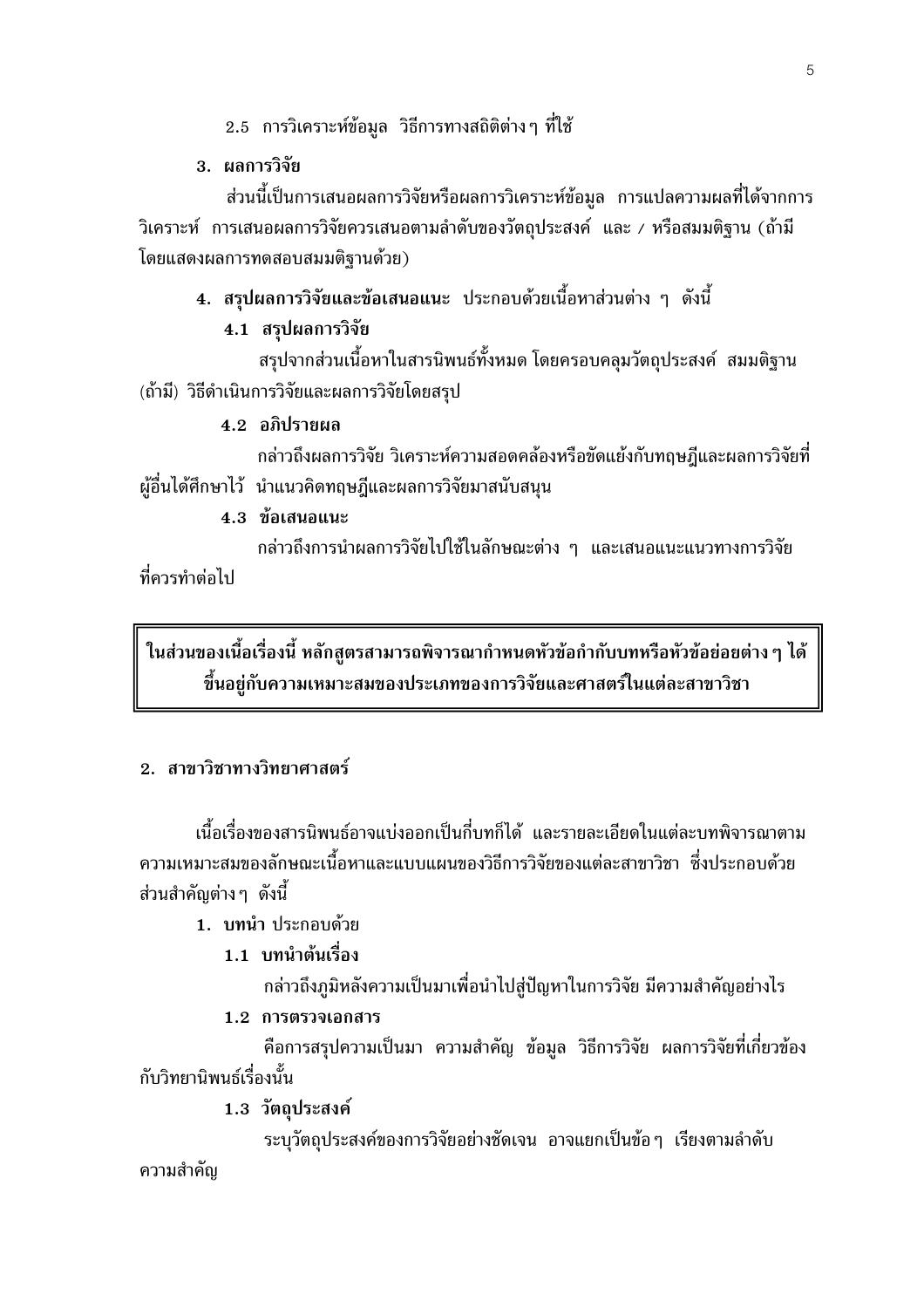#### 2. วิธีการวิจัย ประกอบด้วย

#### 2.1 วิธีดำเนินการ

้อธิบายวิธีการวิจัย การทดลองอย่างชัดเจนเป็นขั้นตอนตามลำดับ ระบุวิธีการ วิเคราะห์ข้อมูล สถิติ /โปรแกรมทางสถิติที่ใช้

#### 2.2 วัสดุและอุปกรณ์

่ หมายถึงวัสดุและอุปกรณ์ เครื่องมือในห้องปฏิบัติการต่าง ๆ อาจมีรูปแสดงอุปกรณ์ หรือเครื่องมือต่าง ๆ

3. ผล

เสนอผลการวิจัยโดยละเอียด การเสนอผลพิจารณาตามความเหมาะสมในรูปแบบ ิบรรยายหรือแบบตาราง รูปภาพ แผนผัง แผนที่และแผนภาพต่าง ๆ โดยมีคำอธิบายประกอบ

#### 4. บทวิจารณ์

เป็นการอธิบายหรือตีความหมายผลการวิจัยให้เข้าใจชัดเจนยิ่งขึ้น โดยให้เหตุผลแก่ผล ิการทดลอง นำแนวคิด ทฤษฎีและผลการวิจัยมาสนับสนุน วิเคราะห์เปรียบเทียบกับผลการทดลอง ้อื่นในเรื่องเดียวกัน เพื่อดูความแตกต่างและความเหมือนเพื่อหาข้อมูลมาสนับสนุนเป็นการเพิ่ม คุณค่าในการนำไปใช้ประโยชน์

#### 5. บทสรุปและข้อเสนอแนะ

เป็นการสรุปผลงานสำคัญที่ค้นพบจากการวิจัยหรือการศึกษาครั้งนี้ พร้อมให้ ข้อเสนอแนะเกี่ยวกับประโยชน์ในการประยุกต์ผลการวิจัย รวมทั้งเสนอแนะเกี่ยวกับการวิจัยครั้ง ต่อไป

ในส่วนของเนื้อเรื่องนี้ หลักสูตรสามารถพิจารณากำหนดหัวข้อกำกับบทหรือหัวข้อย่อยต่าง ๆ ได้ ขึ้นอยู่กับความเหมาะสมของประเภทของการวิจัยและศาสตร์ในแต่ละสาขาวิชา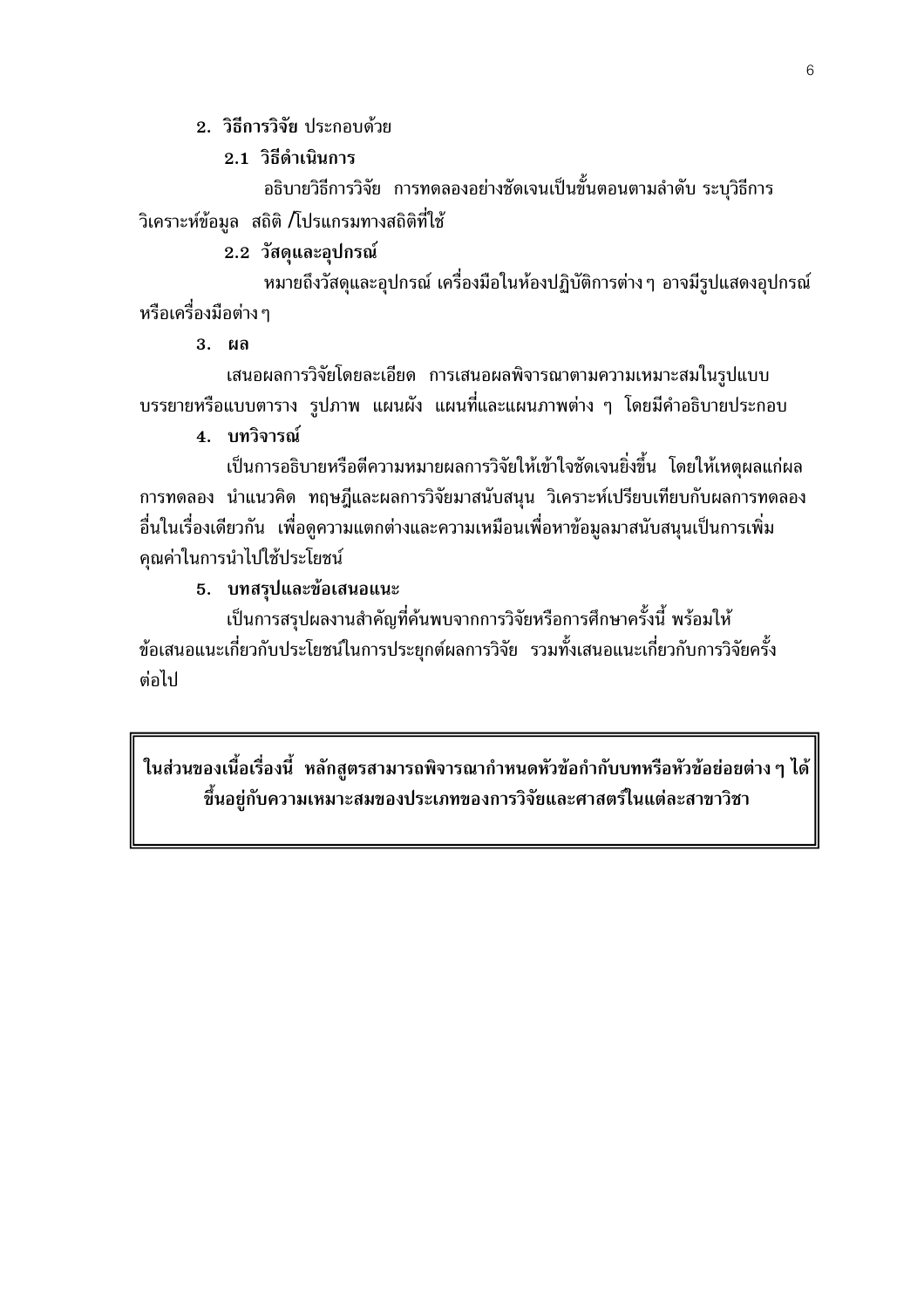#### บรรณานกรม หรือเอกสารอ้างอิง

้ส่วนอ้างอิงท้ายเล่ม เป็นการรวบรวมรายการเอกสารทั้งหมดที่ผู้เขียนได้ใช้อ้างอิงในการเขียน ี่สารนิพนธ์ อาจรวบรวมเป็นรายการบรรณานุกรมหรือรายการเอกสารอ้างอิงขึ้นกับการพิจารณา ซึ่งมี ข้อแตกต่างกันคือ

ี รายการบรรณานุกรม จำนวนรายการเอกสารที่อ้างอิงในส่วนนี้อาจมีมากกว่าจำนวนที่ถูก ้อ้างอิงไว้ในส่วนเนื้อเรื่อง หากผู้เขียนพิจารณาว่า เอกสารเหล่านั้นมีความเกี่ยวข้องกับงานวิจัยและ เป็นประโยชน์

รายการเอกสารอ้างอิง รวบรวมเฉพาะรายการที่ถูกอ้างอิงในส่วนเนื้อเรื่องเท่านั้น ดังนั้น จำนวนรายการอ้างอิงในส่วนท้ายต้องมีจำนวนเท่ากันกับจำนวนรายการที่ถูกอ้างอิงไว้ในส่วนเนื้อเรื่อง

#### ภาคผนวก

ิภาคผนวก เป็นส่วนที่ให้รายละเอียดเพิ่มเติม เช่น ตารางบันทึกข้อมูล รูปภาพ เครื่องมือที่ ใช้ในการวิจัย เช่น แบบสอบถาม แบบทดสอบ เป็นต้น

การจะมีภาคผนวกหรือไม่ ขึ้นกับความเหมาะสม หากมีให้เริ่มภาคผนวกในหน้าถัดจาก ีเอกสารอ้างอิงหรือบรรณานุกรม โดยมีข้อความว่า ภาคผนวก อยู่ตรงกลางหน้ากระดาษส่วนกลาง ี รายละเอียดในภาคผนวกให้แสดงในหน้าถัดไป อาจแบ่งออกเป็นภาคผนวกย่อย ให้ใช้เป็น ภาคผนวก ก ภาคผนวก ข ภาคผนวก ค ... เป็นต้น

#### ประวัติผู้เขียน

้เป็นส่วนที่กล่าวถึงประวัติย่อ ๆ ของผู้เขียนสารนิพนธ์ตามหัวข้อที่กำหนดไว้เรียงตามลำดับ ดังขึ้

1. ชื่อ ชื่อสกุล พร้อมคำนำหน้าชื่อ ได้แก่ นาย นาง นางสาว หรือถ้ามียศ ฐานันดรศักดิ์ ราชทินนาม และสมณศักดิ์ ต้องระบไว้ด้วย

2. รหัสประจำตัวนักศึกษา

3. วุฒิการศึกษา สถานศึกษา ปีที่สำเร็จการศึกษา ตั้งแต่ระดับปริญญาตรี โดยเรียงลำดับ จากวฒิต่ำไปสง

4. ตำแหน่งและสถานที่ทำงาน (ถ้ามี)

5. การตีพิมพ์เผยแพร่ผลงาน (ถ้ามี)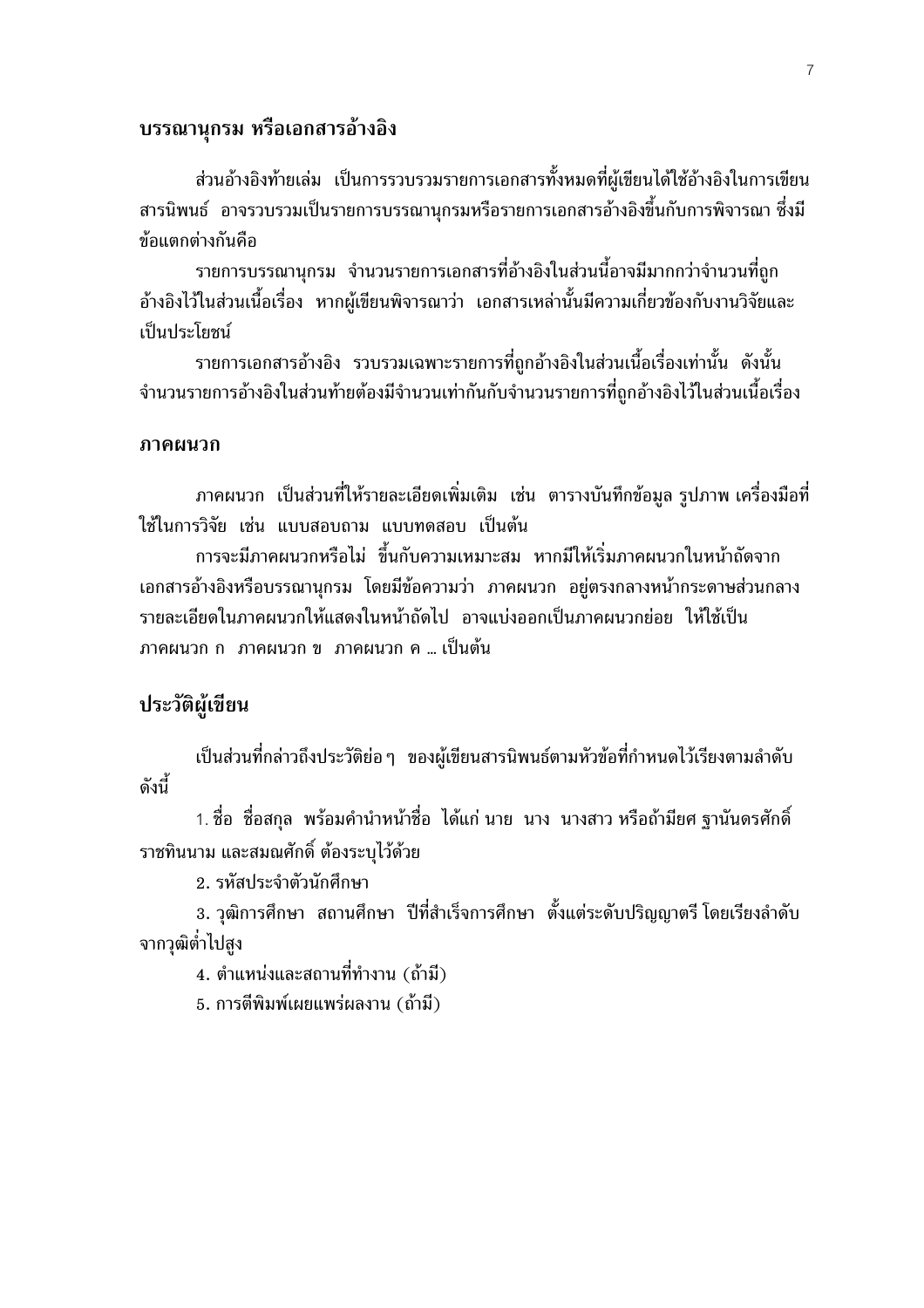### การพิมพ์สารบิพบธ์

้รูปแบบการพิมพ์สารนิพนธ์ บัณฑิตวิทยาลัยมีข้อกำหนด ดังนี้

#### 1 ตัาพิมพ์

้ตัวอักษรที่ใช้พิมพ์ในเล่มสารนิพนธ์ต้องเป็นสีดำคมชัด และต้องใช้ตัวพิมพ์แบบเดียวกัน ตลอดทั้งเล่ม โดยใช้ตัวพิมพ์ขนาดต่างกันในลักษณะดังนี้

หัวข้อสำคัญ ใช้ขนาดตัวอักษร 18 พอยต์ตัวหนา หัวข้อย่อย ใช้ขนาดตัวอักษร 16 พอยต์ตัวหนา ้ตัวพื้นของการพิมพ์ตลอดทั้งเล่ม ใช้ขนาดตัวอักษร 16 พอยต์ตัวธรรมดา หนิดของตัวอักษร แนะนำให้ใช้ Font EucrosiaUPC หรือ EucrosiaDSE หรือ

#### AngsanaNew

(หรืออาจใช้ตามที่คณะกรรมการบัณฑิตศึกษาประจำคณะกำหนด)

#### 2. กระดาษพิมพ์

เป็นกระดาษสีขาวไม่มีบรรทัด ขนาดมาตรฐาน A4 หนา 70-80 แกรม พิมพ์เพียงหน้าเดียว

.<br>3. การเว้นที่ว่าง

3.1 การเว้นที่ว่างริมขอบกระดาษ กำหนดให้เว้นขอบกระดาษไว้ทั้ง 4 ด้าน ดังนี้

3.1.1 หน้าปกติและหน้าที่ขึ้นบทใหม่ทุกบท ให้เว้นขอบกระดาษด้านบนประมาณ

1.5 <sup>ก้ำ</sup>

3.1.2 ทุกหน้า ยกเว้นปกนอกและปกใน ให้เว้นขอบกระดาษซ้ายมือประมาณ 1.5 นิ้ว ีขอบกระดาษขวามือและขอบกระดาษด้านล่าง เว้นห่างขอบกระดาษประมาณ 1 นิ้ว

3.2 การกำหนดระยะห่างระหว่างบรรทัด

- 3.2.1 ระยะห่างระหว่างบรรทัดปกติให้เว้น 1 บรรทัด
- 3.2.2 ระยะห่างระหว่างหัวข้อสำคัญและหัวข้อย่อยให้เว้น 2 บรรทัด
- 3.2.3 ระยะห่างระหว่างหัวข้อสำคัญกับเนื้อความ ให้เว้น 2 บรรทัด

#### 4. การย่อหน้า

ให้เว้นระยะตัวอักษร 1 นิ้ว จากแนวขอบข้อความซ้ายมือ

#### 5. การลำดับหน้าและการพิมพ์เลขหน้า

 $5.1$  ส่วนนำ

ในการลำดับหน้าส่วนนำเรื่อง คือ ตั้งแต่หน้าปกใน (Title Page) ไปจนถึงหน้า ี่สดท้ายก่อนถึงส่วนเนื้อเรื่อง ให้ใช้ตัวเลขอารบิคในเครื่องหมายวงเล็บกลม เช่น (1), (2), (3), …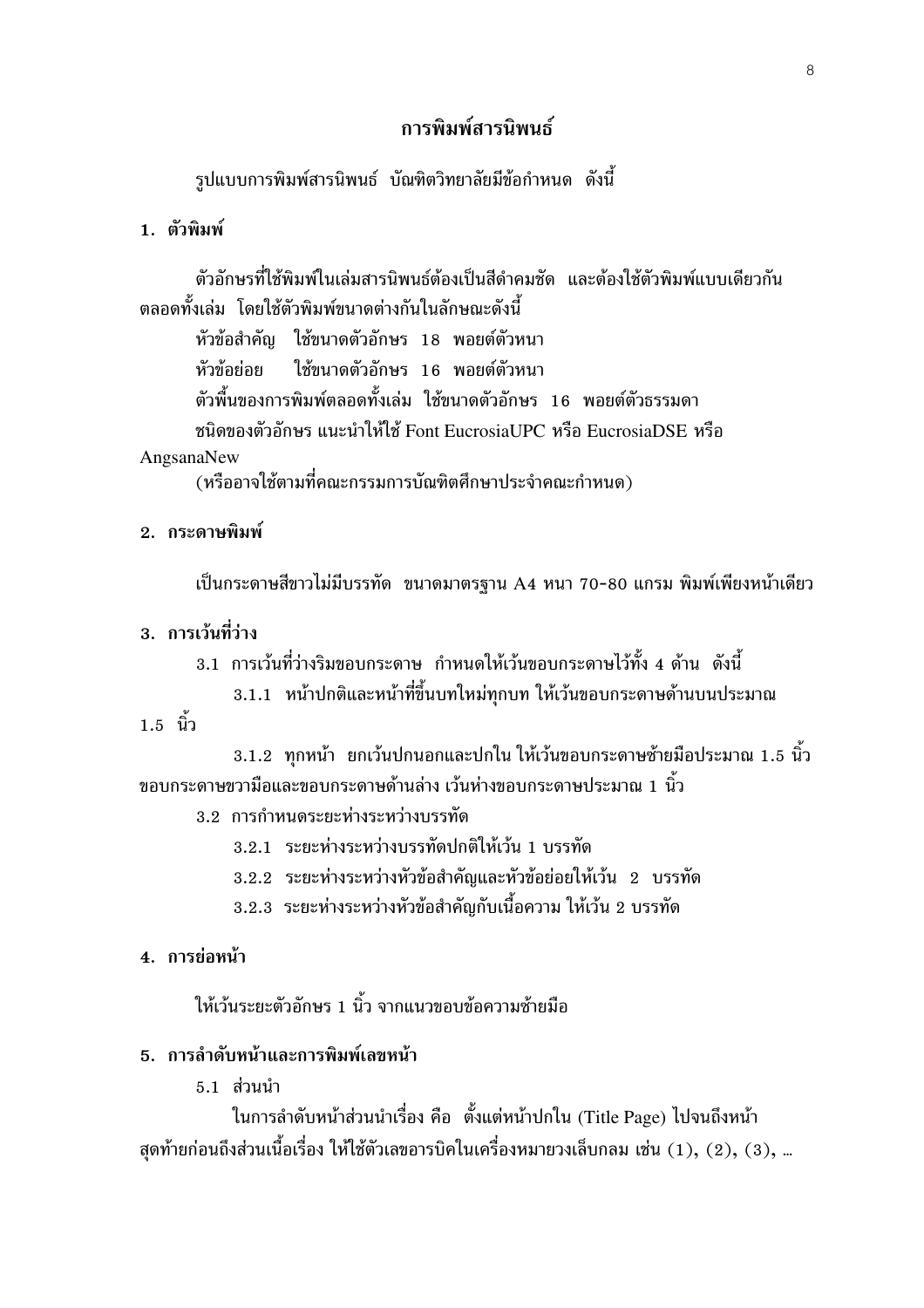5.2 ส่วนเนื้อเรื่อง

การลำดับหน้าส่วนเนื้อเรื่องเป็นต้นไป ให้ใช้ตัวเลขอารบิค 1, 2, 3, .......ตามลำดับ โดย ี พิมพ์ไว้ที่มุมบนขวาตรงกับแนวขอบข้อความขวามือ ยกเว้น ตัวเลขลำดับหน้าแรกของแต่ละบท ให้ พิมพ์ไว้มุมล่างขวาห่างจากขอบกระดาษด้านล่างตรงกับแนวขอบข้อความขวามือซึ่งห่างจากขอบ ึกระดาษด้านขวา 1 นิ้ว

#### 6. การพิมพ์บท

ิบทต้องขึ้นหน้าใหม่เสมอและมีเลขประจำบท ใช้บทที่ 1, บทที่ 2, บทที่ 3,... (ห่างจากขอบกระดาษด้านบน 1.5 นิ้ว) ส่วนชื่อบทให้พิมพ์กลางหน้ากระดาษในบรรทัดถัดลงมา

#### 7. การพิมพ์และการทำสำเนาสารนิพนธ์

7.1 การพิมพ์และการทำสำเนาสารนิพนธ์ ให้ใช้กระดาษหน้าเดียว

7.2 ทำสำเนาสารนิพนธ์ เพื่อเสนอต่อบัณฑิตวิทยาลัยให้ใช้วิธีถ่ายสำเนาหรือวิธีอื่นที่มี คุณภาพใกล้เคียง

7.3 กระดาษที่ใช้ถ่ายสำเนาต้องมีมาตรฐานเช่นเดียวกับกระดาษพิมพ์

### การอ้างอิงในสารนิพนธ์

ิการอ้างอิงในสารนิพนธ์ เป็นการบอกแหล่งที่มาของข้อความ แนวคิด หรือข้อมูลต่าง ๆ ้เพื่อเป็นการให้เกียรติแก่บุคคลหรือสถาบัน องค์กรผู้เป็นเจ้าของข้อความ

การเขียนเอกสารอ้างอิง มีรูปแบบแตกต่างกันไปตามประเภทของเอกสาร เช่น หนังสือทั่วไป หนังสือแปล บทความจากหนังสือ บทความจากวารสาร วิทยานิพนธ์ รายงานการสัมมนา สิ่งพิมพ์ รัฐบาล สิทธิบัตร สื่อโสตทัศน์ และแหล่งข้อมูลอิเล็กทรอนิกส์ (แบบออนไลน์ (Online) และแบบ ซีดี-รอม (CD-ROM)) เป็นต้น

ิการอ้างอิงเอกสาร มีการอ้างอิง 2 ส่วน คือ การอ้างอิงใบส่วนเบื้อเรื่อง และการอ้างอิง ส่วนท้ายเรื่องหรือท้ายเล่ม

### การอ้างอิงในส่วนเนื้อเรื่อง

้คือ การบอกแหล่งที่มาของข้อมูลในการอ้างอิงปนไปในส่วนเนื้อเรื่อง ทำให้ทราบว่าข้อความ ้ส่วนนั้นมาจากแหล่งใด ผู้เขียนสามารถเลือกใช้วิธีการอ้างอิงในส่วนเนื้อเรื่องแบบใดแบบหนึ่ง โดย จะต้องเป็นแนวเดียวกันตลอดในเล่มวิทยานิพนธ์

#### การล้างลิงในส่วนท้ายเล่ม

ึการอ้างอิงในส่วนนี้ เป็นการรวบรวมรายการเอกสารทั้งหมดที่ผ้เขียนได้ใช้อ้างอิง อาจรวบรวม เป็นรายการบรรณานุกรม หรือรายการเอกสารอ้างอิง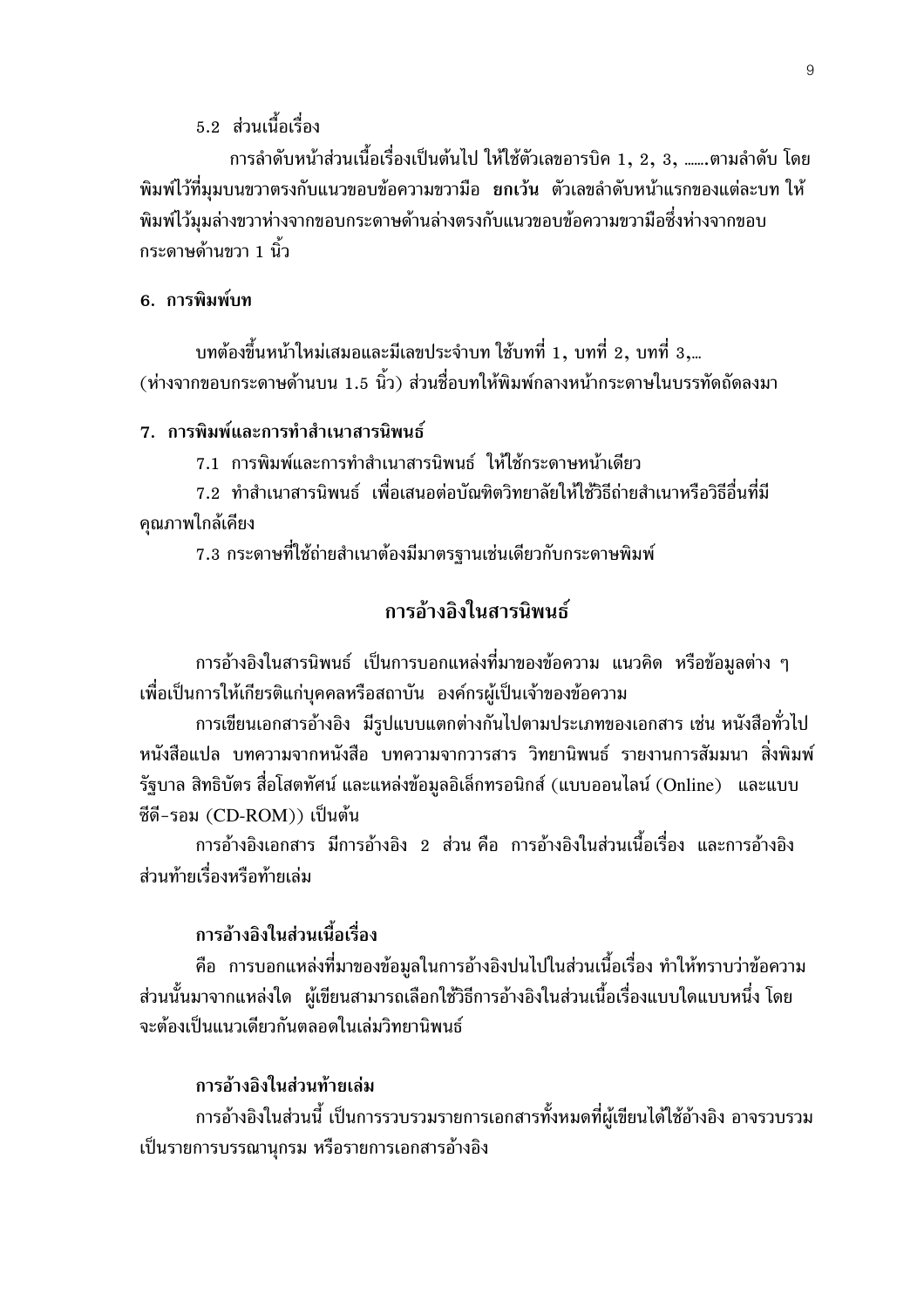ี การอ้างอิงในการเขียนสารนิพนธ์ ที่นิยมใช้กันโดยทั่วไปมี 3 รูปแบบ คือ

- 1. รูปแบบ นาม ปี
- 2. รูปแบบ ตัวเลข
- 3. รูปแบบ เชิงอรรถ

ในแต่ละรูปแบบดังกล่าว มีแบบหรือระบบการเขียนแตกต่างกัน ซึ่งในแต่ละกลุ่มสาขาวิชาจะ นิยมใช้รูปแบบที่แตกต่างกันไป เช่น

- APA Style (American Psychological Association)
- MLA Style (Modern Language Association)
- Chicago Style

หลักสูตรสามารถพิจารณาเลือกใช้แบบใดแบบหนึ่ง ขึ้นกับความเหมาะสมของแต่ละสาขาวิชา แต่ต้องเป็นแบบเดียวกันตลอดในเล่มสารนิพนธ์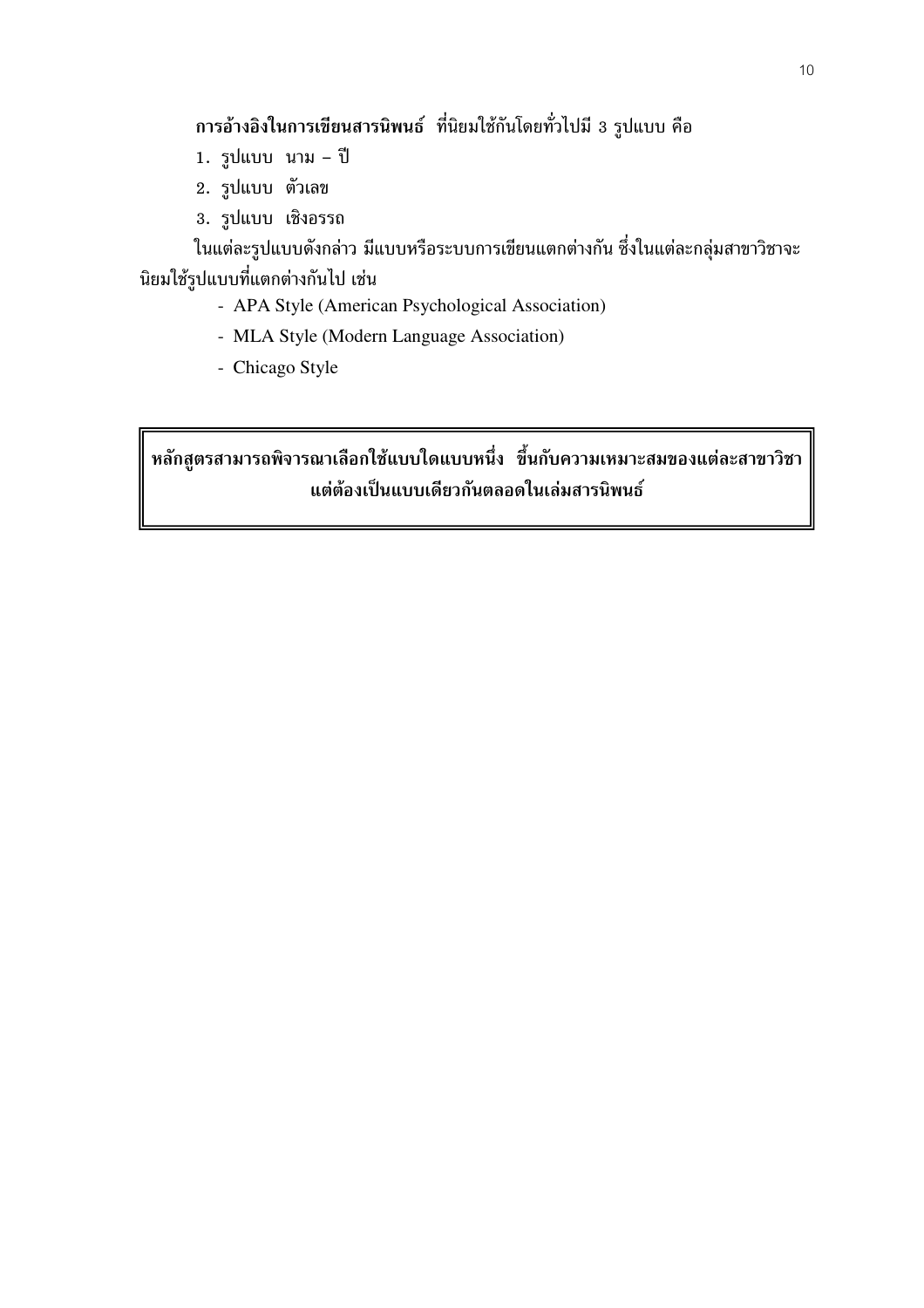ภาคผนวก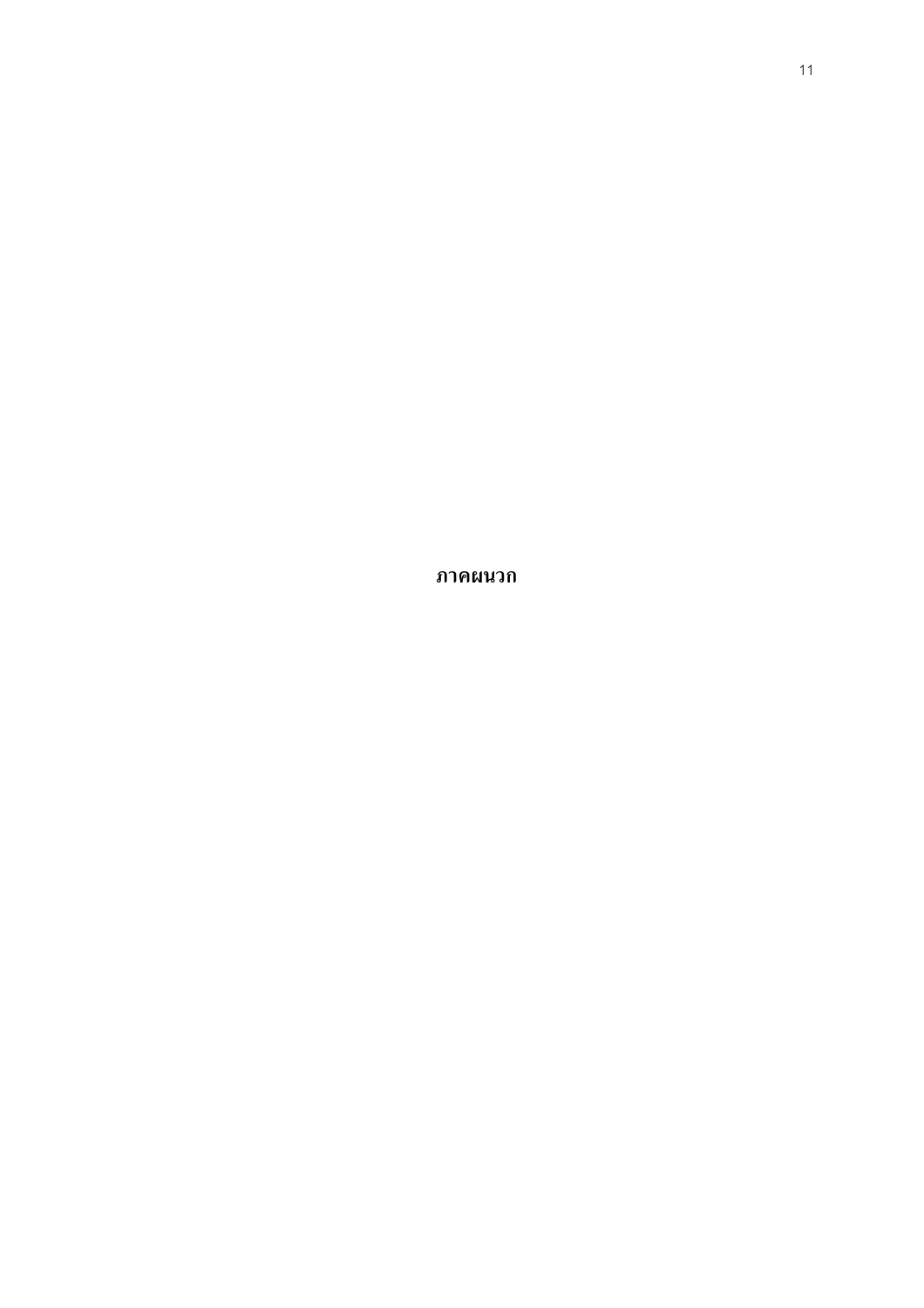

#### (ตัวอย่างปกนอกสารนิพนธ์)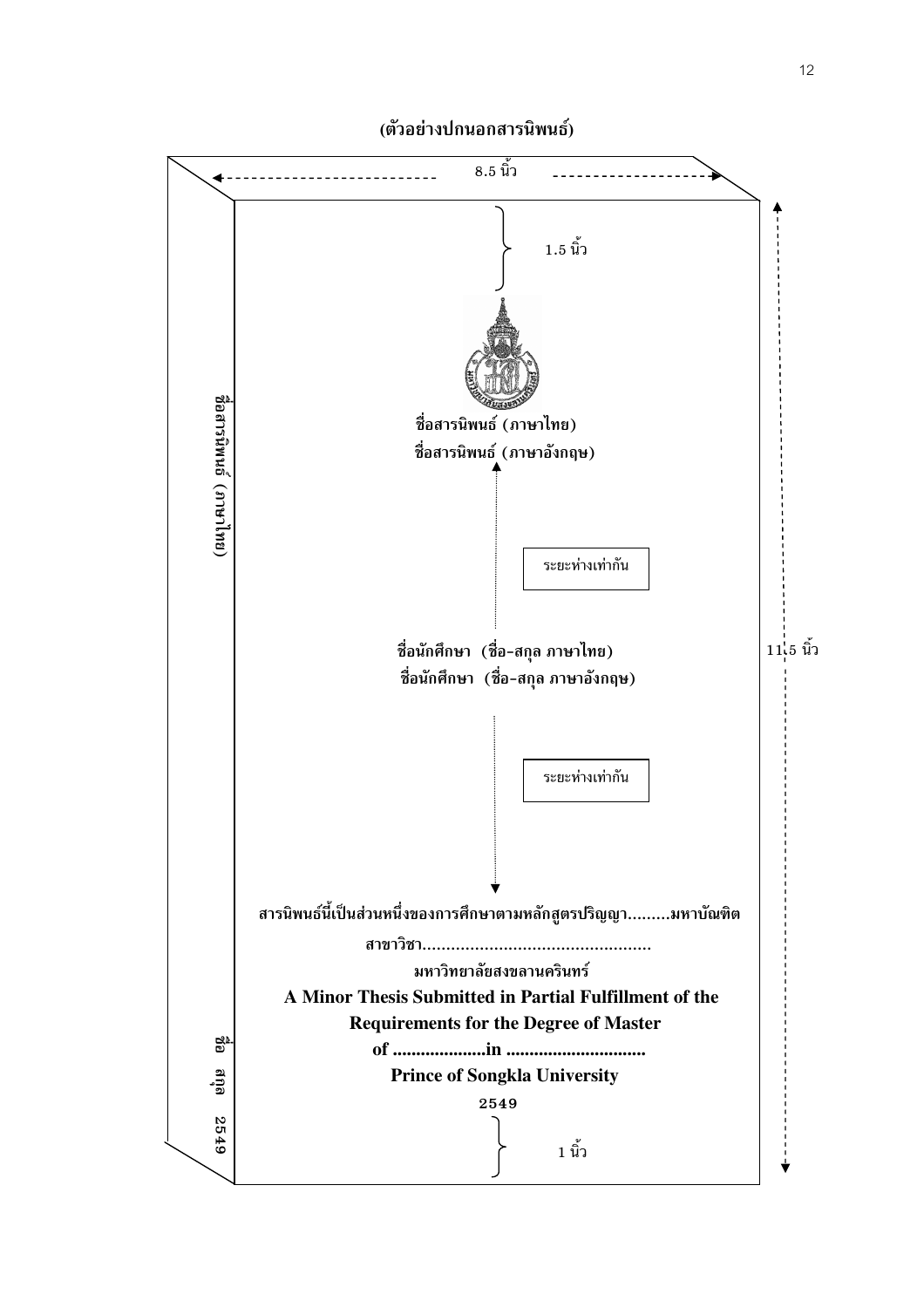ปกรอง (ไม่พิมพ์ข้อความใด ๆ)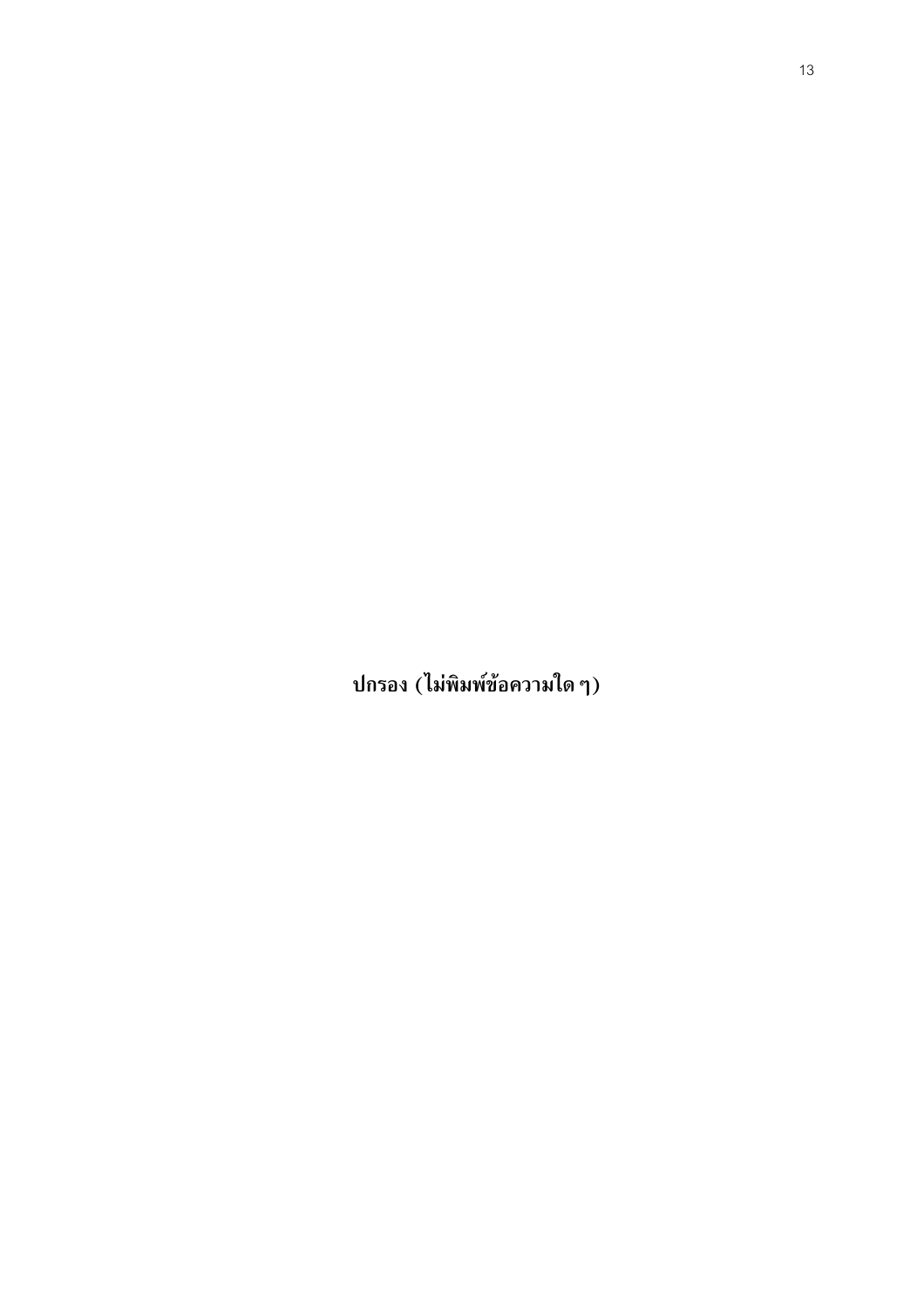# (ตัวอย่างหน้าอนุมัติสารนิพนธ์)

| ชื่อสารนิพนธ์             |                |                                             |
|---------------------------|----------------|---------------------------------------------|
| ผู้เขียน                  | นาย/นาง/นางสาว |                                             |
| สาขาวิชา                  |                |                                             |
| อาจารย์ที่ปรึกษาสารนิพนธ์ |                | คณะกรรมการสอบ                               |
|                           |                |                                             |
|                           |                | (รองศาสตราจารย์ ดร. ) (รองศาสตราจารย์ ดร. ) |
|                           |                |                                             |
|                           |                | (ผู้ช่วยศาสตราจารย์ ดร)                     |
|                           |                |                                             |
|                           |                | (ผู้ช่วยศาสตราจารย์ ดร)                     |
|                           |                |                                             |
|                           |                |                                             |
|                           |                |                                             |
|                           |                |                                             |
|                           |                |                                             |
|                           |                |                                             |
|                           |                |                                             |
|                           |                | ประธานคณะกรรมการบริหารหลักสูตร              |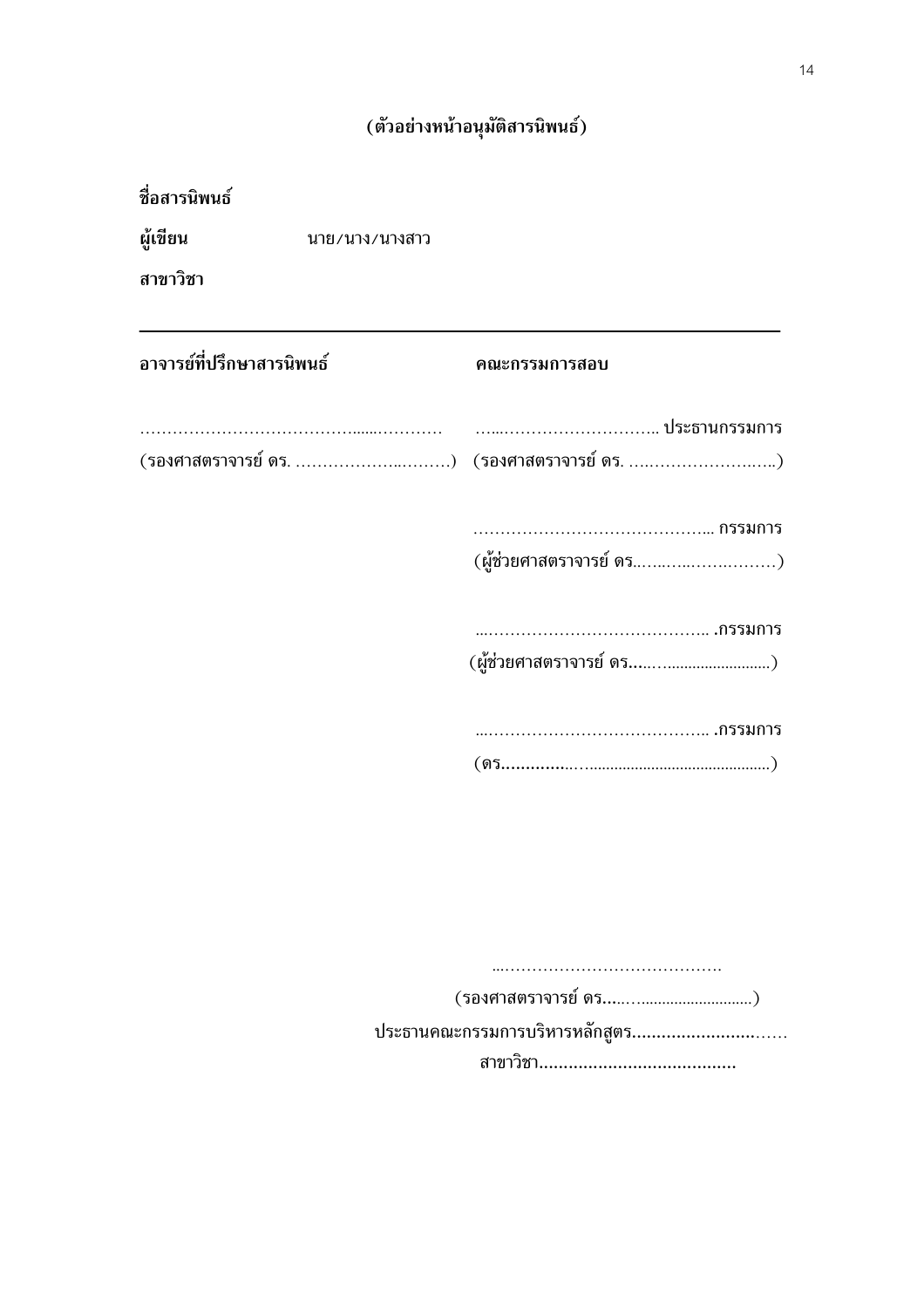## (ตัวอย่างบทคัดย่อสารนิพนธ์)

| ชื่อสารนิพนธ์ |                |
|---------------|----------------|
| ผู้เขียน      | นาย/นาง/นางสาว |
| สาขาวิชา      |                |
| ปีการศึกษา    |                |
|               |                |

| ย่อหน้าเว้น 1 นิ้ว     | <b>บทคัดย่อ</b> |
|------------------------|-----------------|
| $\boldsymbol{\lambda}$ |                 |
|                        |                 |
|                        |                 |
|                        |                 |
|                        |                 |
|                        |                 |
|                        |                 |
|                        |                 |
|                        |                 |
|                        |                 |
|                        |                 |
|                        |                 |
|                        |                 |
|                        |                 |
|                        |                 |
|                        |                 |
|                        |                 |
|                        |                 |
|                        |                 |
|                        |                 |
|                        |                 |
|                        |                 |
|                        |                 |
|                        |                 |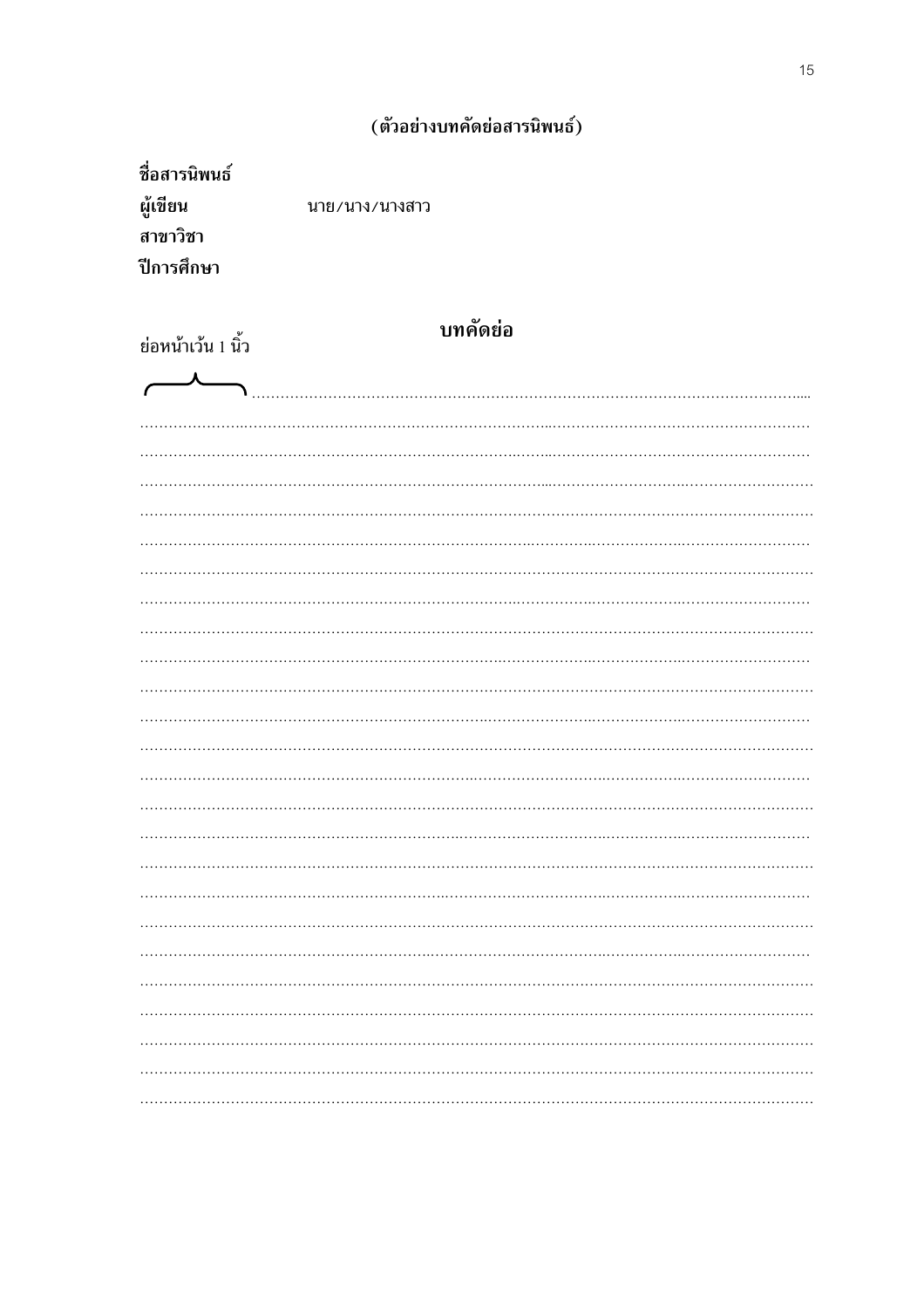### (ตัวอย่างบทคัดย่อสารนิพนธ์)

**Minor Thesis Title Author Major Program Academic Year** 

Mr./Mrs./Miss

#### **ABSTRACT**

|                          |  | <b>ADOIMACI</b> |  |  |
|--------------------------|--|-----------------|--|--|
| ย่อหน้าเว้น 1 นิ้ว       |  |                 |  |  |
| $\overline{\phantom{a}}$ |  |                 |  |  |
|                          |  |                 |  |  |
|                          |  |                 |  |  |
|                          |  |                 |  |  |
|                          |  |                 |  |  |
|                          |  |                 |  |  |
|                          |  |                 |  |  |
|                          |  |                 |  |  |
|                          |  |                 |  |  |
|                          |  |                 |  |  |
|                          |  |                 |  |  |
|                          |  |                 |  |  |
|                          |  |                 |  |  |
|                          |  |                 |  |  |
|                          |  |                 |  |  |
|                          |  |                 |  |  |
|                          |  |                 |  |  |
|                          |  |                 |  |  |
|                          |  |                 |  |  |
|                          |  |                 |  |  |
|                          |  |                 |  |  |
|                          |  |                 |  |  |
|                          |  |                 |  |  |
|                          |  |                 |  |  |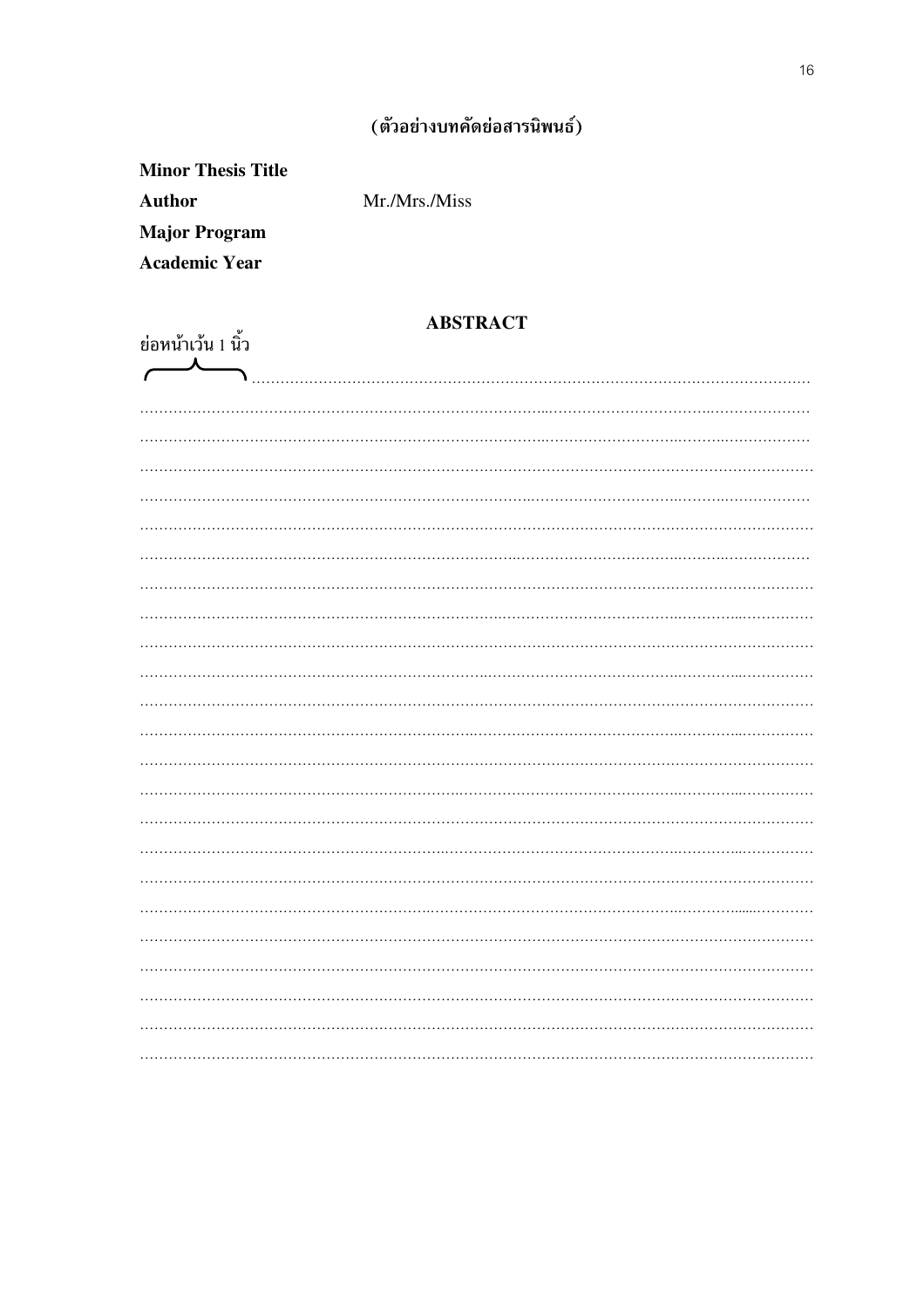### (ตัวอย่างกิตติกรรมประกาศ)

| กิตติกรรมประกาศ |  |
|-----------------|--|

| ย่อหน้าเว้น 1 นิ้ว       | <b>HAIMHI 9 904 N 9041 1 I.H</b> |
|--------------------------|----------------------------------|
| $\overline{\phantom{a}}$ |                                  |
|                          |                                  |
|                          |                                  |
|                          |                                  |
|                          |                                  |
|                          |                                  |
|                          |                                  |
|                          |                                  |
|                          |                                  |
|                          |                                  |
|                          |                                  |
|                          |                                  |
|                          |                                  |
|                          |                                  |
|                          |                                  |
|                          |                                  |
|                          |                                  |
|                          |                                  |
|                          |                                  |

ชื่อ-สกุล